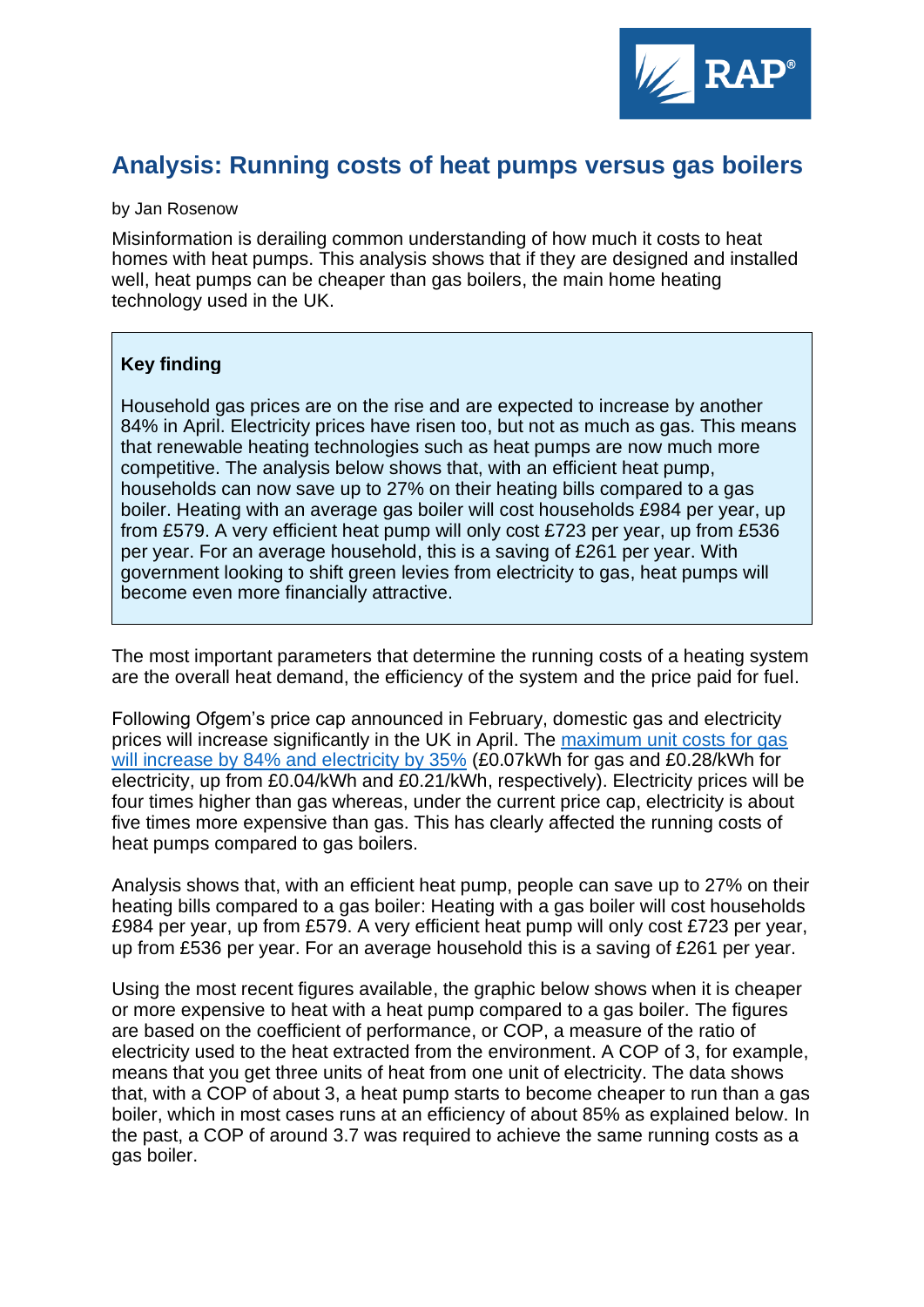

Assumptions: Heat demand: 10,204 kWh; Cost gas: 7.37p/kWh; Cost electricity: 28.34p/kWh; Gas standing charge: £0.27/day

[Field monitoring data](https://blog.innovation4e.de/en/2021/03/03/how-well-do-heat-pumps-really-work-in-existing-buildings/) for existing buildings shows that a COP of 3 is easily achieved by air source heat pumps and 4 or above is possible for ground source heat pumps. When heat pumps underperform this is often the result of poor design, installation and maintenance.

The data shows that statements such as "heat pumps are more expensive to run than gas boilers" or "heat pumps always save consumers money" are misleading. A more correct statement is that "heat pumps can save consumers money if designed and installed well to achieve high enough efficiency." This is more easily attained with the change in domestic gas and electricity prices.

## **Detailed assumptions used**

Heating costs can be calculated using a simple formula (the standing charge for gas does not apply to heat pump systems):

heating costs  $=$  heat demand x 1 efficiency of heating system  $- x$  fuel price  $+$  gas standing charge

I made the following assumptions for each parameter:

**Heat demand**: We can assume space and water heat demand for a typical household to be around 10,204 kWh per year using a boiler efficiency of 85% (see below) and [median annual gas consumption of 12,100 kWh,](https://assets.publishing.service.gov.uk/government/uploads/system/uploads/attachment_data/file/1008727/Consumption_headline_EW_2019.xlsx) excluding the [2.4% of](https://www.gov.uk/government/statistics/energy-consumption-in-the-uk-2020)  [gas used for cooking.](https://www.gov.uk/government/statistics/energy-consumption-in-the-uk-2020)

**Gas boiler efficiency**: The minimum standard for new gas boilers is 92% efficiency set by the [Energy-related Products Regulations.](https://www.theheatinghub.co.uk/are-we-being-mislead-over-boiler-efficiencies-erp-sedbuk) The efficiency of a gas boiler, however, varies significantly and depends on whether the flow temperature, the temperature of the water pumped around the house to the radiators, is low enough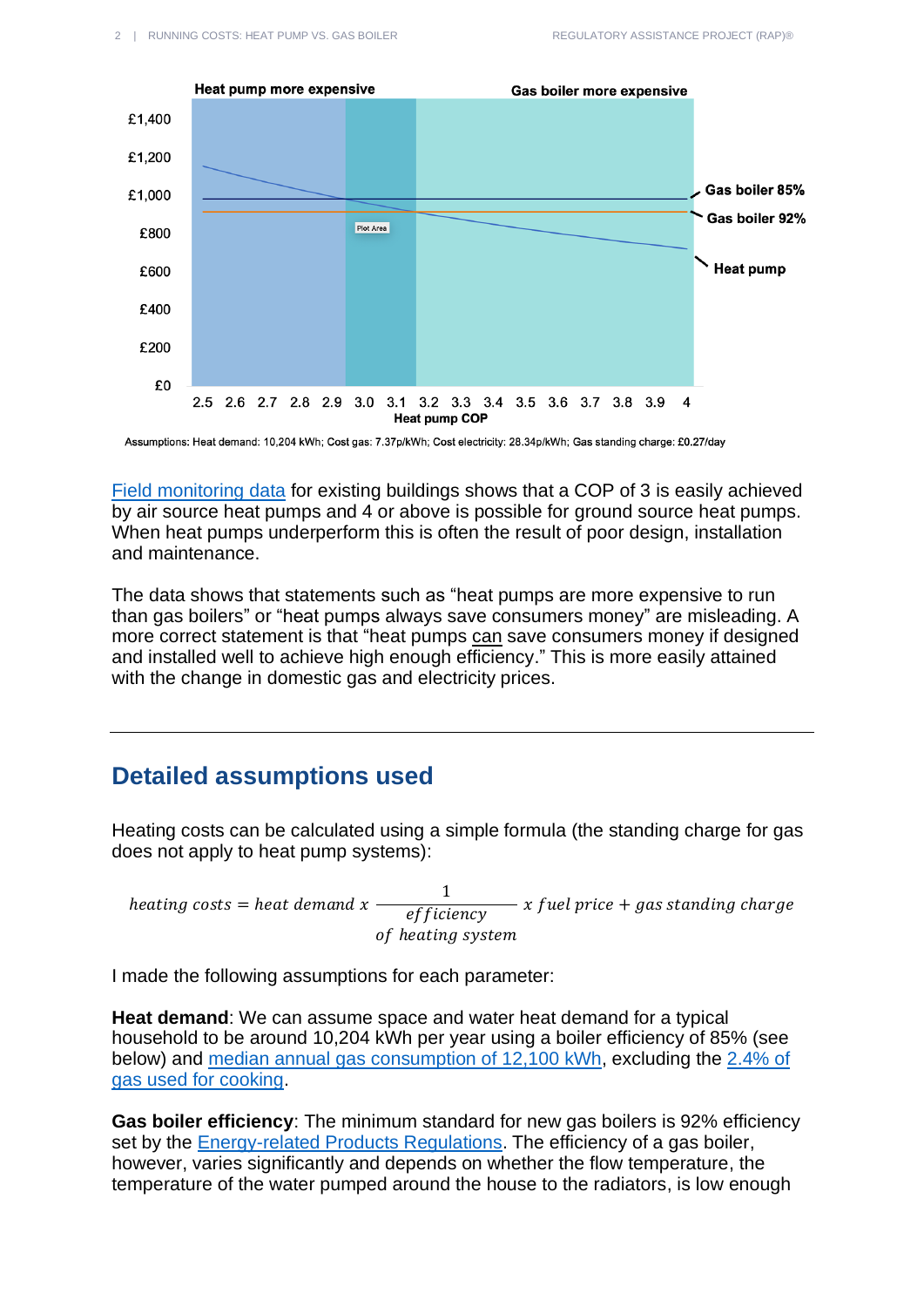for the boiler to condense — most boilers [do not condense.](https://www.theheatinghub.co.uk/why-our-condensing-boilers-do-not-condense) In the UK, boilers are typically [oversized,](https://journals.sagepub.com/doi/full/10.1177/0143624420927352) which affects efficiency as does the extent to which there are appropriate controls for the boiler. Detailed [in-situ monitoring studies of condensing](https://assets.publishing.service.gov.uk/government/uploads/system/uploads/attachment_data/file/180950/In-situ_monitoring_of_condensing_boilers_final_report.pdf)  [boilers](https://assets.publishing.service.gov.uk/government/uploads/system/uploads/attachment_data/file/180950/In-situ_monitoring_of_condensing_boilers_final_report.pdf) showed an average measured efficiency of 82.5% for combination boilers and 80.3% for heating-only boilers. The study concluded that "the in-situ performance of the boilers is significantly less than the rated […] seasonal efficiency". It is therefore more realistic to assume that, in most cases, 92% efficiency is not being achieved. For the calculations, I thus use both a 90% boiler efficiency and a lower 85% efficiency.

**Heat pump efficiency**: The effective efficiency of the heat pump depends on the coefficient of performance explained above. Getting three or more units of heat for one unit of electricity is possible because the heat pump extracts thermal energy from the ambient air, ground or water. Because the performance varies across the year, the seasonal coefficient of performance should be used for cost analysis. Further details are available in several non-technical explanations of [how a heat](https://energysavingtrust.org.uk/advice/in-depth-guide-to-heat-pumps/)  [pump works.](https://energysavingtrust.org.uk/advice/in-depth-guide-to-heat-pumps/)

Similar to a boiler, the efficiency of a heat pump varies and depends on multiple factors. An important parameter is again the flow temperature: the lower the flow temperature, the higher the COP. A COP of 3 appears to be feasible for air source heat pumps, as long-standing field monitoring studies [by the Fraunhofer Institute](https://blog.innovation4e.de/en/2021/03/03/how-well-do-heat-pumps-really-work-in-existing-buildings/) in Germany shows. Note that outliers with particularly good COPs in fully renovated houses were not included in the calculation. Ground source heat pumps can deliver a COP of 4 or higher. It is important to point out that some installations fall short of achieving such high COPs. Previous [field studies in the UK](https://assets.publishing.service.gov.uk/government/uploads/system/uploads/attachment_data/file/606818/DECC_RHPP_161214_Final_Report_v1-13.pdf) have shown that poor design and installation sometimes resulted in lower efficiencies. However, this can be avoided by appropriate design, installation and maintenance of the heat pump.

**Fuel price**: The fuel price assumed for a comparison is the energy price cap in the UK. Ofgem [announced a new energy price cap](https://www.ofgem.gov.uk/check-if-energy-price-cap-affects-you) in February 2022, resulting in a unit rate of £0.07kWh for gas and £0.28/kWh for electricity up from £0.04/kWh and £0.21/kWh respectively.

**Standing charge**: There is a standing charge for both electricity and gas. However, homes heated by gas always pay the electricity standing charge and electrically heated homes with no gas connection do not pay a standing charge for gas. It is therefore reasonable to ignore the standing charge for electricity, as households using gas boilers and those with a heat pump pay it regardless of the type of heating system used. For gas, official figures by Ofgem assume a standing charge of [£0.27/day.](https://www.ofgem.gov.uk/check-if-energy-price-cap-affects-you)